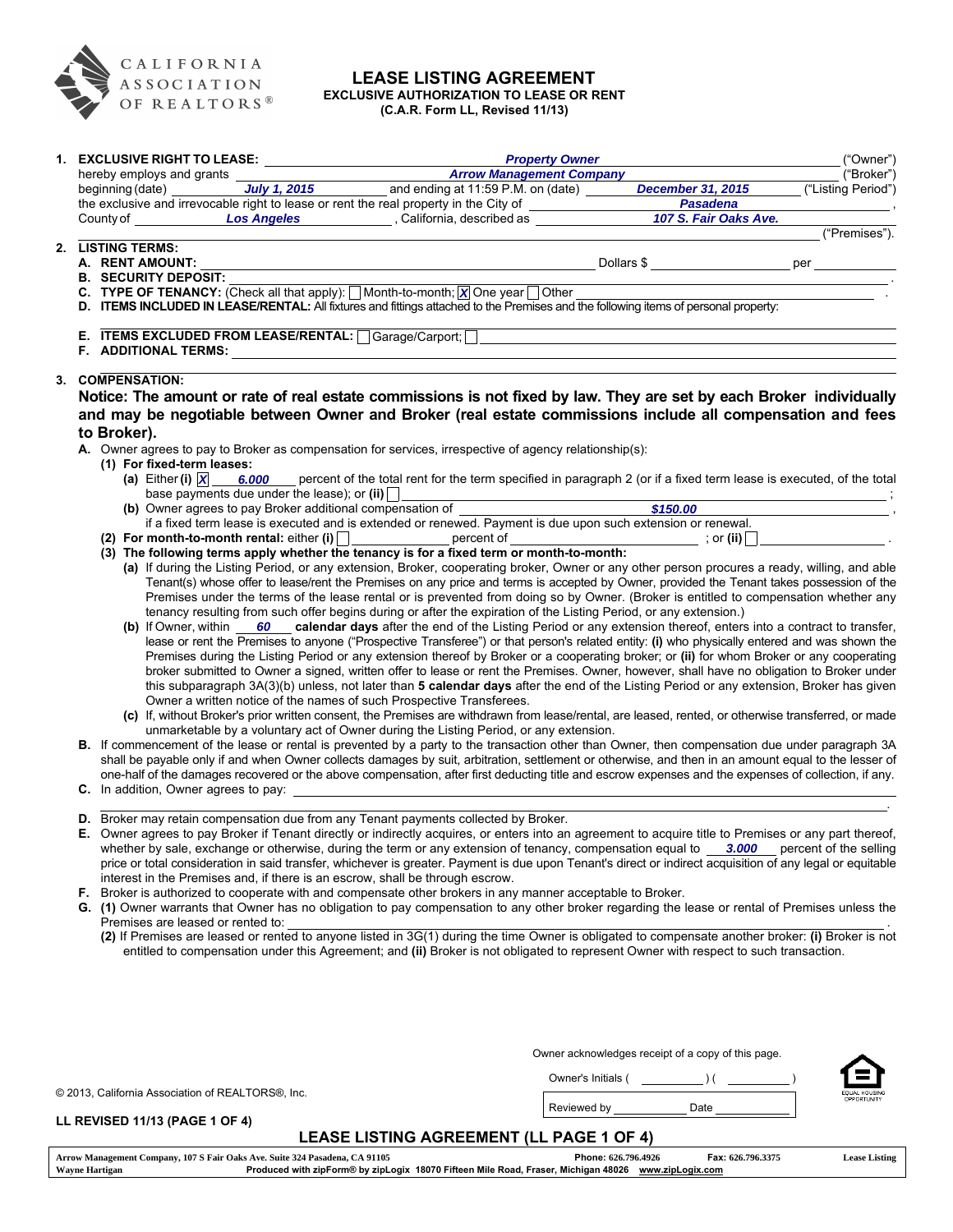- **TENANT PAYMENTS:** Broker is authorized to accept and hold from a prospective Tenant, a deposit to be  $\Box$  held uncashed or placed in Broker's trust account. Upon execution of a fixed term or month-to-month lease, payments received from Tenant shall be given to Owner or .
- 5. KEYSAFE/LOCKBOX:  $[X]$  (If checked) Owner authorizes the use of a keysafe/lockbox to allow entry into the Premises and agrees to sign a keysafe/lockbox addendum (C.A.R. Form KLA).
- 6. SIGN: (If checked) | x Owner authorizes Broker to install a FOR LEASE sign on the Premises.
- 7. MULTIPLE LISTING SERVICE: Information about this listing will (or  $\Box$  will not) be provided to a multiple listing service(s) ("MLS") of Broker's selection. All terms of the transaction will be provided to the selected MLS for publication, dissemination and use by persons and entities on terms approved by the MLS. Seller authorizes Broker to comply with all applicable MLS rules. MLS rules allow MLS data to be made available by the MLS to additional Internet sites unless Broker gives the MLS instructions to the contrary.
- 8. SECURITY AND INSURANCE: Broker is not responsible for loss of or damage to personal or real property, or person, whether attributable to use of a keysafe/lockbox, a showing of the Premises, or otherwise. Third parties, including, but not limited to, inspectors, brokers and prospective tenants, may have access to, and take videos and photographs of, the interior of the Premises. Owner agrees: (i) to take reasonable precautions to safeguard and protect valuables that might be accessible during showings of the Premises; and (ii) to obtain insurance to protect against these risks. Broker does not maintain insurance to protect Owner.
- 9. OWNERSHIP, TITLE AND AUTHORITY: Owner warrants that: (i) Owner is the legal owner of the Property; (ii) no other persons or entities have title to the Property; and (iii) Owner has the authority to both execute this Agreement and lease or rent the Property. Exceptions to ownership, title and authority:
- 10. LEAD-BASED PAINT DISCLOSURE: The Premises Were Were not constructed prior to 1978. If the Premises were constructed prior to 1978, Owner is required to complete a federally mandated and approved lead-based paint disclosure form and pamphlet, which shall be given to Tenant prior to or upon execution of a lease or rental agreement.
- 11. OWNER REPRESENTATIONS: Owner represents that, unless otherwise specified in writing. Owner is unaware of: (i) any recorded Notice of Default affecting the Premises; (ii) any delinquent amounts due under any loan secured by, or other obligation affecting, the Premises; (iii) any bankruptcy, insolvency or similar proceeding affecting the Premises; (iv) any litigation, arbitration, administrative action, government investigation, or other pending or threatened action that does or may affect the Premises or Owner's ability to transfer it; and (v) any current, pending or proposed special assessments affecting the Premises. Owner shall promptly notify Broker in writing if Owner becomes aware of any of these items during the Listing Period or any extension thereof.

## 12. TAX WITHHOLDING:

- A. If Owner is not a California Resident or a corporation or LLC qualified to conduct business in California, Owner authorizes Broker to withhold and transmit to California Franchise Tax Board ("FTB") 7% of the GROSS payments to Owner that exceed \$1,500 received by Broker, unless Owner completes and transmits to Broker FTB form 589, nonresident reduced withholding request, FTB form 588, nonresident withholding waiver, or FTB form 590, withholding exemption certificate.
- B. If Owner is a nonresident alien individual, a foreign entity, or other non-U.S. person, (Foreign Investor) Owner authorizes Broker to withhold and transmit to the Internal Revenue Service (IRS) 30% of the GROSS rental receipts unless Owner elects to treat rental income as "effectively connected income" by submitting to Broker a fully completed IRS form W-8ECI, Certificate of Foreign Person's Claim for Exemption from Withholding on Income Connected With the Conduct of a Trade of Business in the United States. A Foreign Investor Owner will need to obtain a U.S. tax payer identification number and file declaration with the IRS regarding effectively connected income in order to complete the form given to Broker. Further, the Foreign Investor Owner will be responsible for making any necessary estimated tax payments.
- 13. BROKER'S AND OWNER'S DUTIES: Broker agrees to exercise reasonable effort and due diligence to achieve the purposes of this Agreement. Unless Owner gives Broker written instructions to the contrary, Broker is authorized to advertise and market the Premises in any medium, selected by Broker including MLS and the Internet and, to the extent permitted by these media, including MLS, control the dissemination of the information submitted to any medium. Owner agrees to consider offers presented by Broker and to act in good faith to accomplish the lease or rental of the Premises by, among other things, making the Premises available for showing at reasonable times and referring to Broker all inquiries of any party interested in the Premises subject to 3G. Owner is responsible for determining at what price and terms to list and lease or rent the Premises. Owner further agrees, regardless of responsibility, to indemnify, defend and hold Broker harmless from all claims, disputes, litigation, judgments and attorney's fees arising from any incorrect information supplied by Owner, whether contained in any document, omitted therefrom or otherwise, or from any material facts that Owner knows but fails to disclose.

## 14. AGENCY RELATIONSHIPS:

- A. Disclosure: If the Premises includes residential property with one to four dwelling units, and the listing is for a tenancy in excess of one year, Owner acknowledges receipt of the "Disclosure Regarding Agency Relationships" form (C.A.R. Form AD).
- B. Owner Representation: Broker shall represent Owner in any resulting transaction, except as specified in paragraph 3G.
- C. Possible Dual Agency With Tenant: Depending upon the circumstances, it may be necessary or appropriate for Broker to act as an agent for both Owner and Tenant. Broker shall, as soon as practicable, disclose to Owner any election to act as a dual agent representing both Owner and Tenant. If a Tenant is procured directly by Broker or an associate licensee in Broker's firm, Owner hereby consents to Broker acting as a dual agent for Owner and such Tenant.

Owner acknowledges receipt of a copy of this page.

Owner's Initials ( ) (

| EOUAL HOUSING<br>PORTUNITY |  |  |  |  |
|----------------------------|--|--|--|--|

.

Reviewed by Date

LL REVISED 11/13 (PAGE 2 OF 4)

LEASE LISTING AGREEMENT (LL PAGE 2 OF 4)

Produced with zipForm® by zipLogix 18070 Fifteen Mile Road, Fraser, Michigan 48026 www.zipLogix.com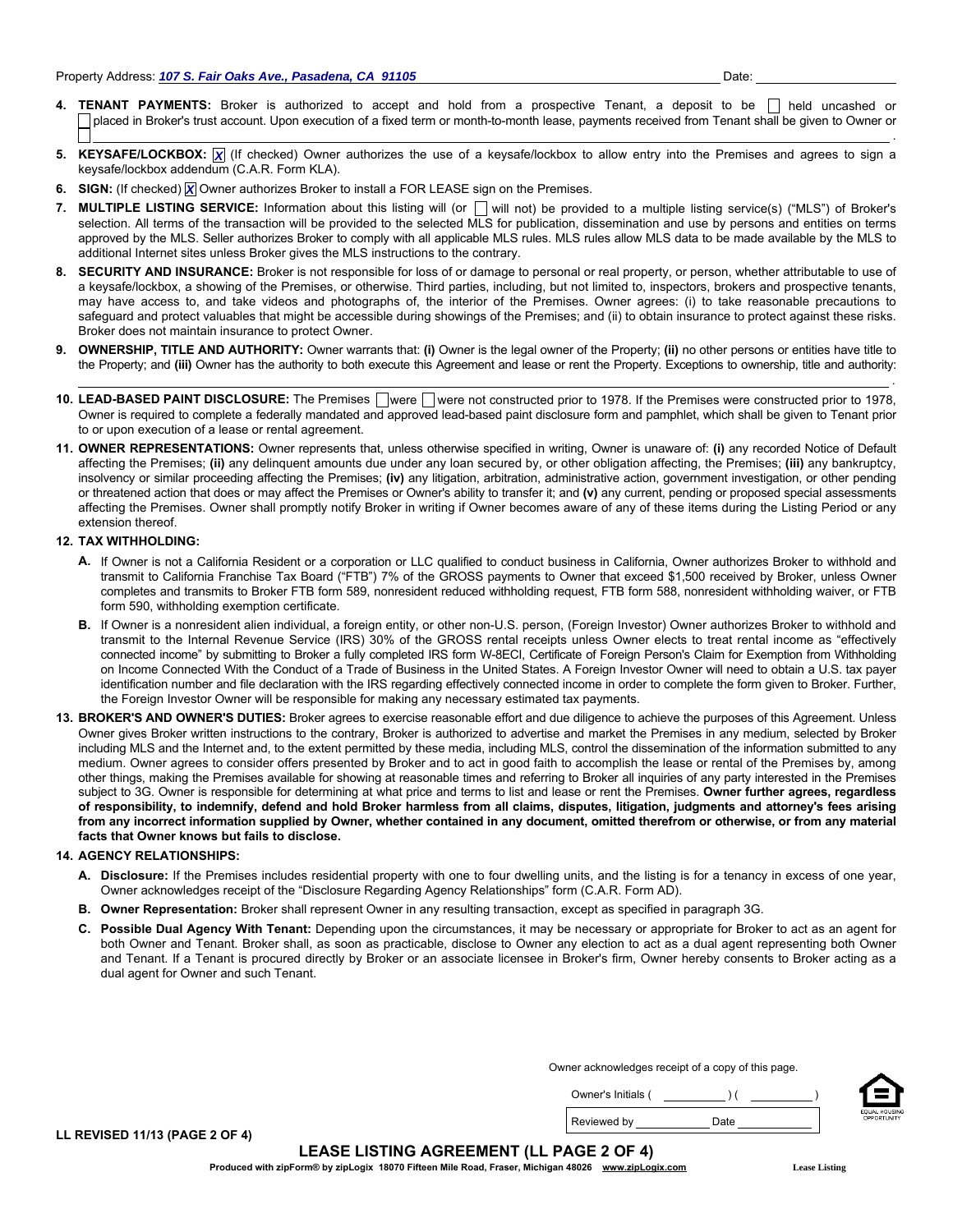- D. Other Owners: Owner understands that Broker may have or obtain listings on other properties and that potential tenants may consider, make offers on, or lease or rent through Broker, premises the same as or similar to Owner's Premises. Owner consents to Broker's representation of owners and tenants of other properties before, during and after the end of this Agreement.
- E. Confirmation: If the Premises includes residential property with one to four dwelling units, and the agreed-upon lease is for a tenancy in excess of one year, Broker shall confirm the agency relationship described above, or as modified, in writing, prior to or coincident with Owner's execution of such lease.
- 15. EQUAL HOUSING OPPORTUNITY: The Premises is offered in compliance with federal, state and local anti-discrimination laws.
- 16. ATTORNEY'S FEES: In any action, proceeding or arbitration between Owner and Broker regarding the obligation to pay compensation under this Agreement, the prevailing Owner or Broker shall be entitled to reasonable attorney's fees and costs from the non-prevailing Owner or Broker, except as provided in paragraph 20A.

#### 17. ADDITIONAL TERMS:

18. MANAGEMENT APPROVAL: If a salesperson or broker-associate enters this Agreement on Broker's behalf, and Broker/Manager does not approve of its terms, Broker/Manager has the right to cancel this Agreement, in writing, within 5 calendar Days After its execution.

19. SUCCESSORS AND ASSIGNS: This Agreement shall be binding upon Owner and Owner's successors and assigns.

## 20. DISPUTE RESOLUTION:

A. MEDIATION: Owner and Broker agree to mediate any dispute or claim arising between them regarding the obligation to pay compensation under this Agreement, before resorting to arbitration or court action. Mediation fees, if any, shall be divided equally among the parties involved. If, for any dispute or claim to which this paragraph applies, any party (i) commences an action without first attempting to resolve the matter through mediation, or (ii) before commencement of an action, refuses to mediate after a request has been made, then that party shall not be entitled to recover attorney fees, even if they would otherwise be available to that party in any such action. THIS MEDIATION PROVISION APPLIES WHETHER OR NOT THE ARBITRATION PROVISION IS INITIALED. Exclusions from this mediation agreement are specified in paragraph 20C.

### B. ARBITRATION OF DISPUTES:

Owner and Broker agree that any dispute or claim in Law or equity arising between them regarding the obligation to pay compensation under this Agreement which is not settled through mediation, shall be decided by neutral, binding arbitration. The arbitrator shall be a retired judge or justice, or an attorney with at least 5 years of residential real estate Law experience, unless the parties mutually agree to a different arbitrator. The parties shall have the right to discovery in accordance with Code of Civil Procedure §1283.05. In all other respects, the arbitration shall be conducted in accordance with Title 9 of Part 3 of the Code of Civil Procedure. Judgment upon the award of the arbitrator(s) may be entered into any court having jurisdiction. Enforcement of this agreement to arbitrate shall be governed by the Federal Arbitration Act. Exclusions from this arbitration agreement are specified in paragraph 20C.

"NOTICE: BY INITIALING IN THE SPACE BELOW YOU ARE AGREEING TO HAVE ANY DISPUTE ARISING OUT OF THE MATTERS INCLUDED IN THE 'ARBITRATION OF DISPUTES' PROVISION DECIDED BY NEUTRAL ARBITRATION AS PROVIDED BY CALIFORNIA LAW AND YOU ARE GIVING UP ANY RIGHTS YOU MIGHT POSSESS TO HAVE THE DISPUTE LITIGATED IN A COURT OR JURY TRIAL. BY INITIALING IN THE SPACE BELOW YOU ARE GIVING UP YOUR JUDICIAL RIGHTS TO DISCOVERY AND APPEAL, UNLESS THOSE RIGHTS ARE SPECIFICALLY INCLUDED IN THE 'ARBITRATION OF DISPUTES' PROVISION. IF YOU REFUSE TO SUBMIT TO ARBITRATION AFTER AGREEING TO THIS PROVISION, YOU MAY BE COMPELLED TO ARBITRATE UNDER THE AUTHORITY OF THE CALIFORNIA CODE OF CIVIL PROCEDURE. YOUR AGREEMENT TO THIS ARBITRATION PROVISION IS VOLUNTARY."

"WE HAVE READ AND UNDERSTAND THE FOREGOING AND AGREE TO SUBMIT DISPUTES ARISING OUT OF THE MATTERS INCLUDED IN THE 'ARBITRATION OF DISPUTES' PROVISION TO NEUTRAL ARBITRATION."

Owner's Initials / Communication / Broker's Initials / Communication / Communication / Communication / Communication /

Owner's Initials ( ) ( )

C. ADDITIONAL MEDIATION AND ARBITRATION TERMS: The following matters shall be excluded from mediation and arbitration: (i) a judicial or non-judicial foreclosure or other action or proceeding to enforce a deed of trust, mortgage or installment land sale contract as defined in Civil Code §2985; (ii) an unlawful detainer action; (iii) the filing or enforcement of a mechanic's lien; and (iv) any matter that is within the jurisdiction of a probate, small claims or bankruptcy court. The filing of a court action to enable the recording of a notice of pending action, for order of attachment, receivership, injunction, or other provisional remedies, shall not constitute a waiver or violation of the mediation and arbitration provisions.

Owner acknowledges receipt of a copy of this page.

| OWNER STIRRING |  |
|----------------|--|
| Reviewed by    |  |



LL REVISED 11/13 (PAGE 3 OF 4)

LEASE LISTING AGREEMENT (LL PAGE 3 OF 4)

Produced with zipForm® by zipLogix 18070 Fifteen Mile Road, Fraser, Michigan 48026 www.zipLogix.com

**Lease Listing**